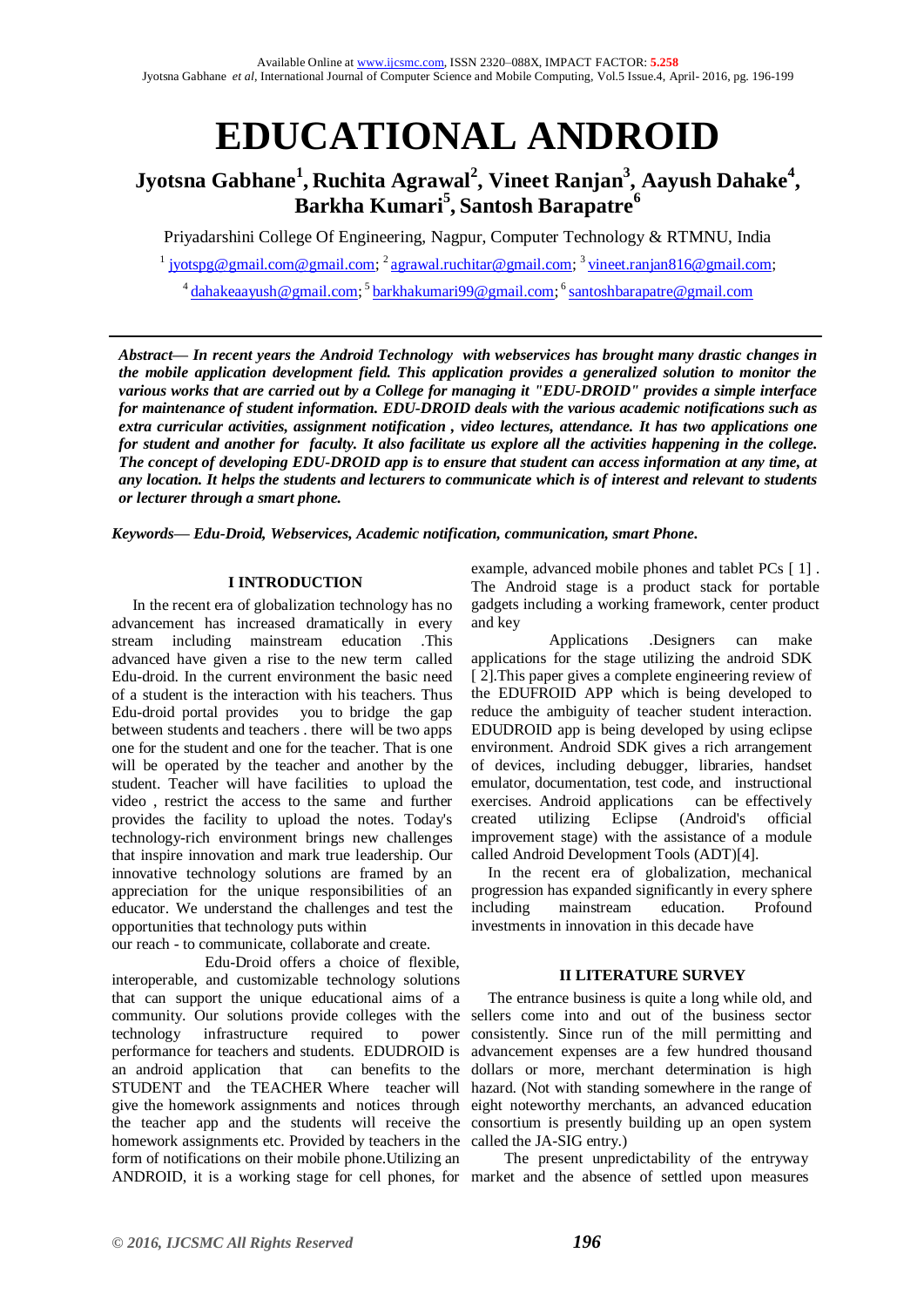contends for establishments to hold up to bounce into a gateway unless there is an unmistakable need or advantage that requires one. Building up a grounds entryway is a key innovation choice that will affect the whole grounds group and each other key innovation program, for example, CMS. The choice on an entryway system requires cautious examination of long haul and transient needs. The present system is the manual one**.[3].**With the progression of innovation, research material is being diminished significantly in each and every field. With the presentation of this application, a foundation can work productively without the utilization of a medium like paper. Consequently, this will end up being an exceptionally helpful application for any foundation .Likewise, as more understudies and educators get some answers concerning the utilization of this application, different engineers will be urged to make this Android application in other dialects, which will enhance training in various ways**.[7 ]**

Building up a grounds entryway is a key vital innovation choice that will affect the whole grounds group and each other vital innovation program, for example, CMS. The choice on a gateway procedure requires cautious examination of long haul and fleeting needs.For the purpose of push notification EDUDROID makes use of the **GCM (GOOGLE CLOUD MESSAGING).** GCM is an administration which permits designers to send push messages to Android gadgets from the server. GCM handles the lining of the messages and in addition conveying those messages to the objective applications on the gadgets. GCM is a free administration by Google, and it has no portions. It is the default push informing answer for the Android stage**.[8]**

#### **III LIMITATIONS OF EXISTING SYSTEM**

The advancement of the new framework contains the taking after exercises, which attempt to computerize the whole process keeping in perspective of the database coordination approach:

A. There is no danger of information botch at any level while the venture advancement is under

process.

- B. User kind disposition is given in the application different controls.
- C. It gives abnormal state of security utilizing distinctive conventions like HTTP,SOAP and so forth

#### **IV PROBLEM DEFINITION**

Here we are designing and implementing two<br>ons:Teacher and Student.we require applications:Teacher and Student.we administrator to manage notifications and to upload the videos to the youtube channels that we have created.

This application will provide an efficient communication between Teachers and students.This will reduce the day-to-day workload of the classroom activities.

Every students and teachers will be provided with the respective ID's and Password.This will allow them to login the first page of the application.

#### **V PROPOSED WORK**

This project consist of a following modules:

#### *Video Tutorials:*

 Video instructional exercises are the recorded class addresses. In which workforce can alter the recordings and transfer on this application. Workforce can keep up the attendence by head numbering through this recordings.These lectures will be uploaded by the ADMIN on channel of YouTube .On the student app directly the channel of YouTube will be shown where STUDENT can sees the videos .

#### *College Assignments***:**

 This choice in instructor application gives the best approach to present the task to understudies educator will send the assignments through instructor application and it will be conveyed at the understudy's application through notice. This option in teacher app provides the way to submit the assignment to students teacher will send the assignments through teacher app and it will be delivered at the student's app through notification.

#### *E-Notices***:**

 This module is given to instructors with the goal that they can transfer any round or any notification for understudies through educators application they can likewise transfer feline inquiry through this .All the things which are given through notification can be transferred through this module. This facility is provided to teachers so that they can upload any circular or any notice for students through teachers app they can also upload cat question through this .All the things which are given through notice can be uploaded through this module.

#### *E-Leave Notification:*

 In the event that any understudy needs to take leave for a few days, then the understudies can be made application and specifically it can be sent to the instructors by any android versatile.

If any student wants to take leave for some days, then the students can be made application and directly it can be sent to the teachers by any android mobile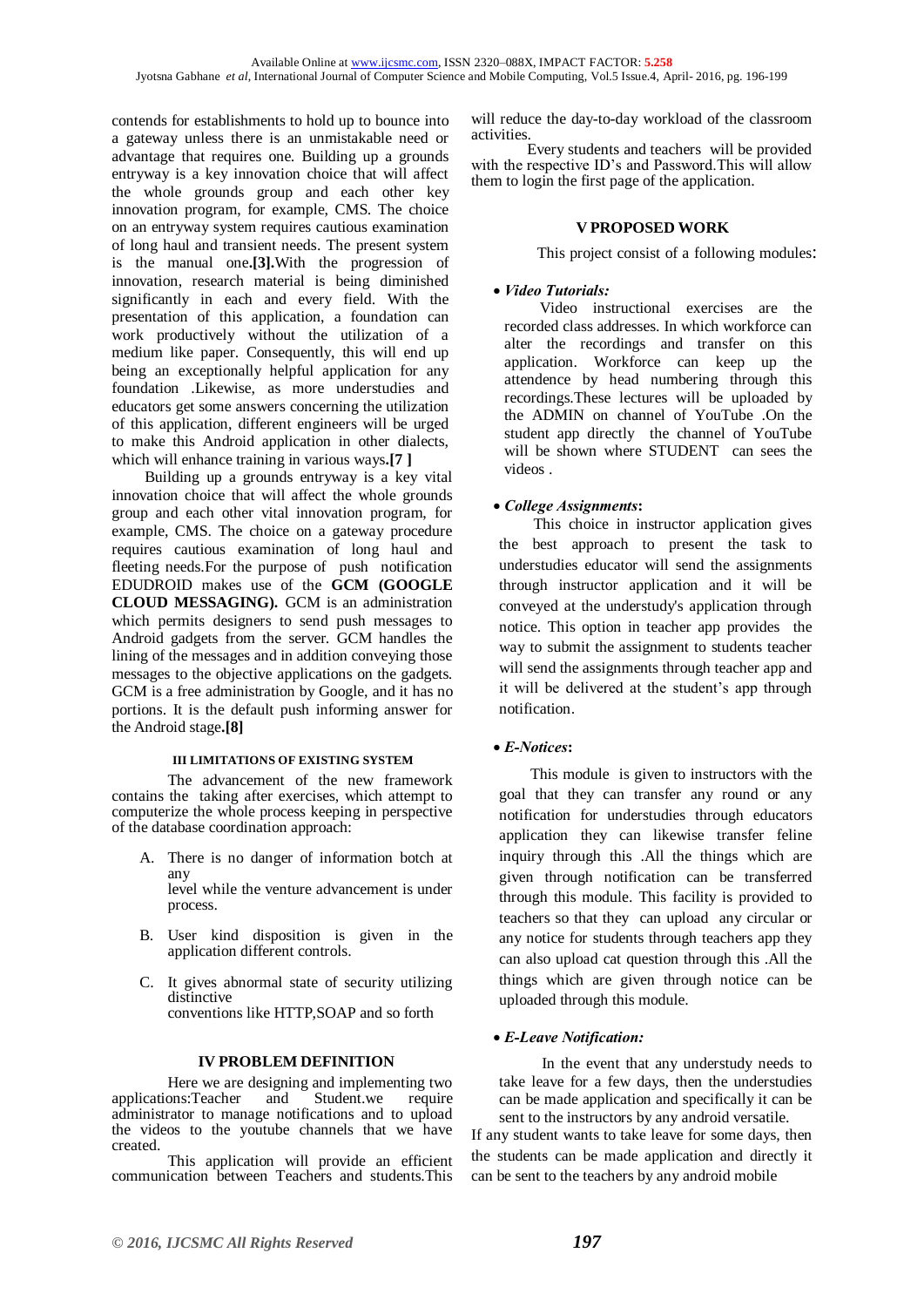#### *Attendance:*

 The teacher app of Edu-droid allows the teacher  to take the attendance the only thing the teacher has to do is just enter the Roll NO of the students which  are absent on a given day.

## **VI DATA FLOW DIAGRAM**



enek<br>uploa d

enek<br>uploa d

*figure2:Data flow diagram for teacher application*

Upl oad

Teacher App